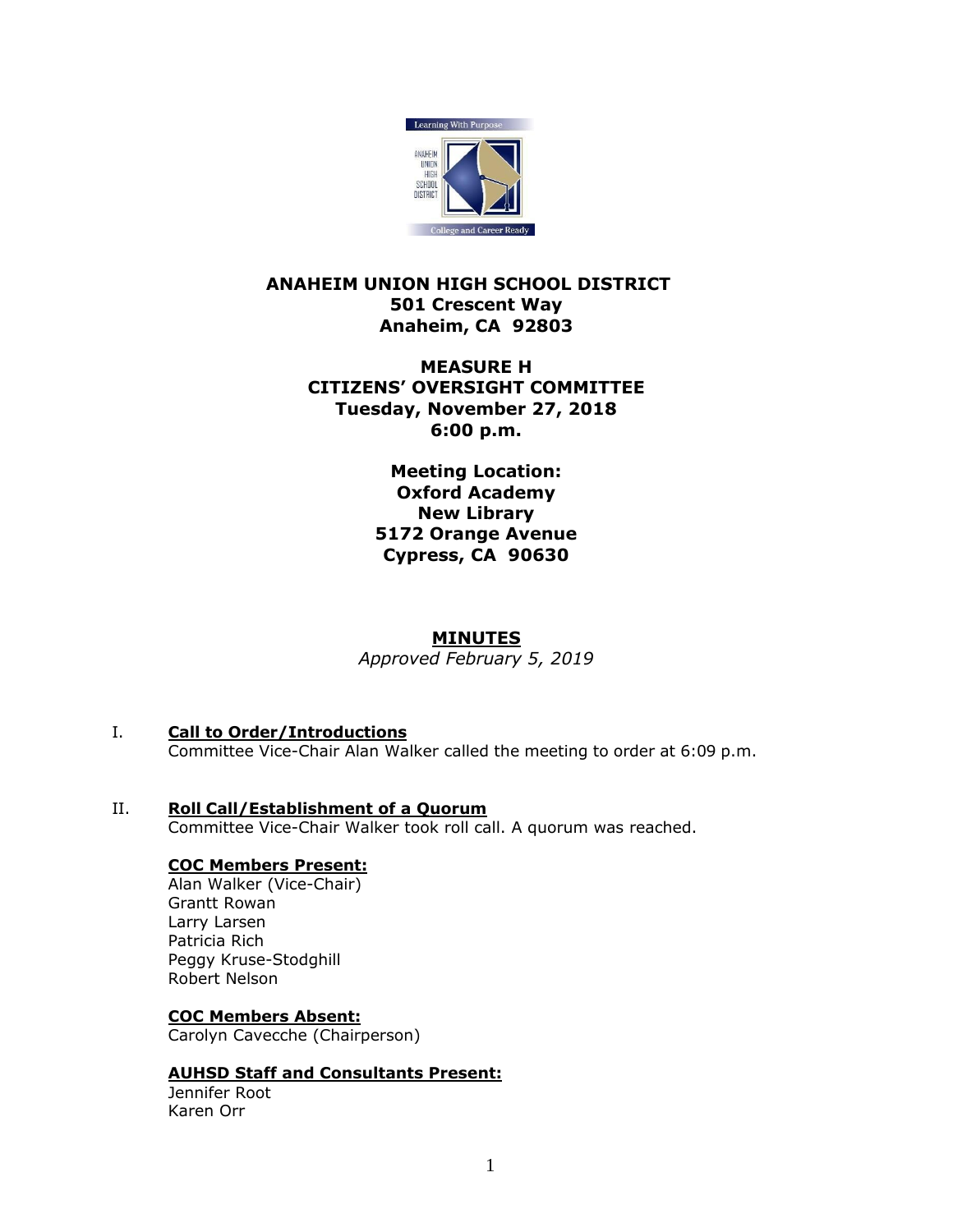Patricia Neely Kunal Shah, Program Manager, Cumming Alicia Baillie, Principal, Oxford Academy

### III. **Adoption of Agenda and Approval of Minutes**

Committee member Larry Larsen made a motion that was seconded by Vice-Chair Walker to adopt the agenda of the November 27, 2018, COC meeting. All committee members agreed and the agenda was adopted.

Committee member Larry Larsen made a motion that was seconded by Vice-Chair Walker to approve the draft minutes of the August 9, 2018, COC meeting. All committee members agreed and the minutes were approved.

### IV. **Public Comment**

There were no public comments.

### V. **Staff Update on Measure H Program**

The committee met in the newly renovated library at Oxford Academy. Dr. Jennifer Root discussed the history behind the project's origination. Principal Baillie discussed how the library being the lifeline of this commuter school, is now being used more efficiently due to its thoughtfully designed space. She mentioned that the solar boat, robotics and music programs will be better served in adequately housed educational facilities.

Kunal Shah presented an update on the Cypress High School Site Improvement Project, which is currently under construction. This CBA project, which is at 70% completion started in March 2018 and is scheduled to complete in March 2019. The work is on schedule and within budget.

Kunal Shah presented an update on the Kennedy High School Site Improvement Project which is currently under construction. This CBA project, which is at 36% completion started in June 2018 (shovel in ground July 2018) and is scheduled to complete in February 2019. The work is on schedule and within budget. Patricia Neely discussed the scope of work and the design elements of the project.

Patricia Neely presented an update on the Oxford Academy Music Building and Engineering Lab project. This CBA project is minimally funded with Measure H dollars mainly for technology upgrades, furniture, safety and security. The project which is at 51% completion started in June 2018 and is scheduled to complete in August 2019. The work is on schedule and within budget. Patricia Neely discussed the scope of work and the design elements of the project.

Patricia Neely presented an update on the Savanna Site Improvement Project. This CBA project is comprised of four increments. Increment 1 (parking lot) was ready for the start of school per contract milestone but is pending the city-related work. Increment 2 (tennis courts) is complete. Staff is considering new bidding strategies for Increment 3 (quad renovations). Increment 4 has received DSA approval recently and is currently bidding. Overall, this project is on schedule and within budget. Patricia Neely discussed the scope of work and the design elements of the project.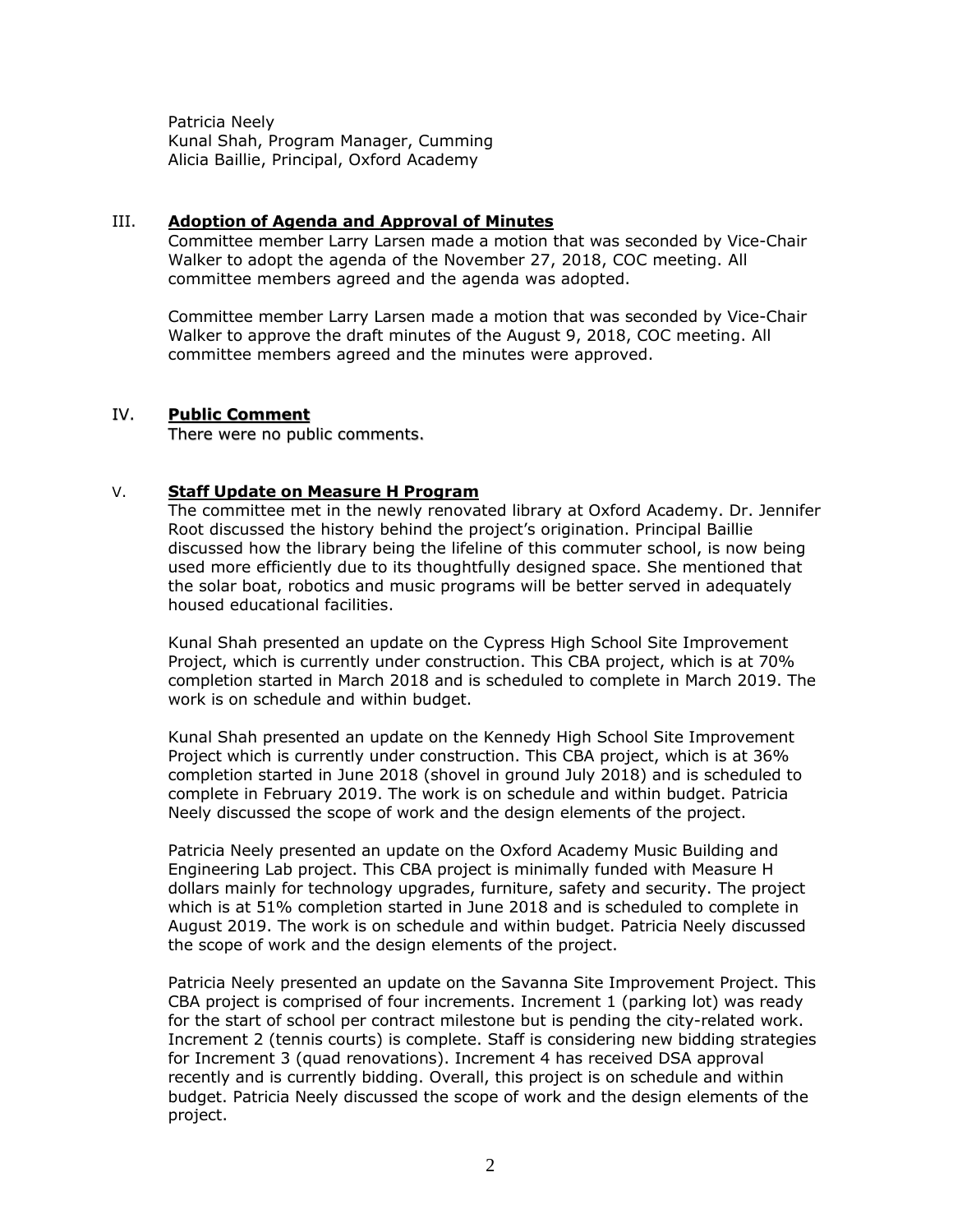Kunal Shah discussed Dale Junior High School's modernization/new construction project and the Polaris modernization project. All three components of the project have received DSA approval. Staff will start bidding the project with a design-bidbuild delivery method in December of this year. The project has a 21-month duration and is tentatively scheduled to start construction in April 2019. The project budget has been adjusted to account for market conditions beyond normal escalation.

Patricia Neely also discussed the status of the fourth round of  $21<sup>st</sup>$  Century classroom furniture implementation and upcoming Measure H projects as follows:

- Anaheim High School Fencing
- Sycamore JHS Security Fencing Phase 1
- Sycamore JHS Site Improvements
- Ball Site Improvements
- Western Parking Lot, Site and Security Fencing Improvements
- 21<sup>st</sup> Century Classroom Furniture (Fifth Round)
- District Wide Security Measures: *Selection Process and Implementation of Surveillance Cameras; Locks and Security Systems*
- District Office Roof
- Bogen System and Quantum Cards
- Future Projects Planning related to the School Facility Program

Patricia Neely discussed the following completed Measure H projects:

- Brookhurst JHS Security Fencing
- Brookhurst JHS Tennis Courts
- Dale JHS Interim Housing
- Katella HS DROPS Site Improvements
- Loara HS Security Fencing

Led by Karen Orr, the District's new controller, the committee received an update on bond income and expenditures through October 31, 2018.

Due to a previous commitment, Alan Walker left the meeting early. Robert Nelson chaired the rest of the meeting.

Upon addressing all items on the agenda, the committee proceeded to tour the Oxford Academy project area to observe the progress of the new construction work.

#### VI. **Discussion/Information Items**

Re-appointment of Committee Members to a Third Two-Year Term

- Larry Larsen, Patricia Rich and Alan Walker will be reappointed at the January 2019 Board Meeting
- Carolyn Cavecche and Robert Nelson will be reappointed at the March 2019 BOT Meeting
- Patricia Rich has agreed to stay on the committee but has asked that the District start the process of finding a replacement due to her current work schedule.

Patricia Neely informed the committee that due to the topics of the next meeting, a project update will not be provided.